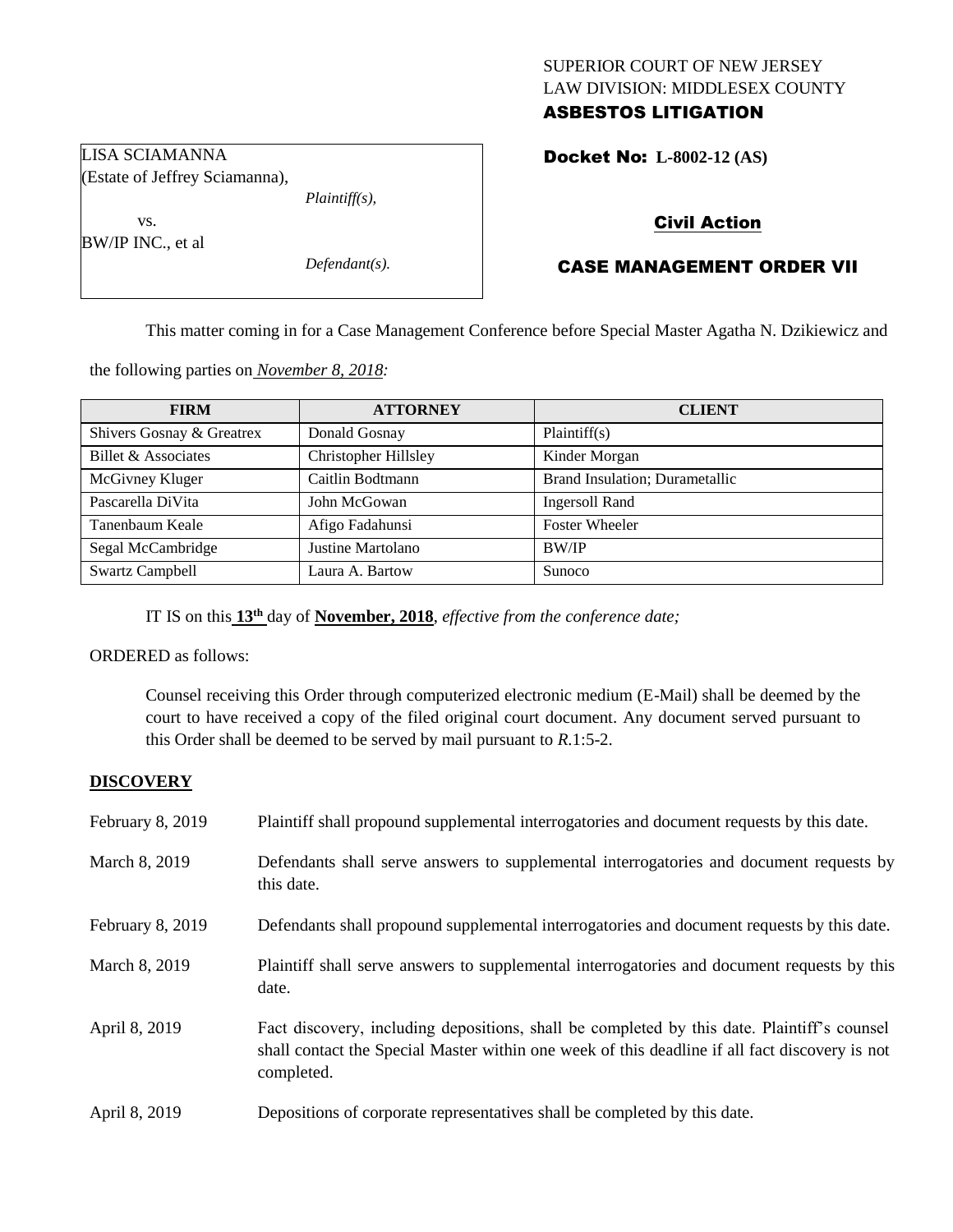## **EARLY SETTLEMENT**

April 26, 2019 Settlement demands shall be served on all counsel and the Special Master by this date.

### **SUMMARY JUDGMENT MOTION PRACTICE**

| April 26, 2019 | Plaintiff's counsel shall advise, in writing, of intent not to oppose motions by this date. |
|----------------|---------------------------------------------------------------------------------------------|
| May 10, 2019   | Summary judgment motions shall be filed no later than this date.                            |
| June 7, 2019   | Last return date for summary judgment motions.                                              |

## **MEDICAL DEFENSE**

- April 8, 2019 Plaintiff shall serve additional expert medical reports, if any, by this date.
- September 30, 2019 Defendants shall identify its medical experts and serve medical reports, if any, by this date. In addition, defendants shall notify plaintiff's counsel (as well as all counsel of record) of a joinder in an expert medical defense by this date.

## **LIABILITY EXPERT REPORTS**

- July 31, 2019 Plaintiff shall identify its liability experts and serve liability expert reports or a certified expert statement by this date or waive any opportunity to rely on liability expert testimony.
- September 30, 2019 Defendants shall identify its liability experts and serve liability expert reports, if any, by this date or waive any opportunity to rely on liability expert testimony.

#### **ECONOMIST EXPERT REPORTS**

- July 31, 2019 Plaintiff shall identify its expert economists and serve expert economist report(s), if any, by this date or waive any opportunity to rely on economic expert testimony.
- September 30, 2019 Defendants shall identify its expert economists and serve expert economist report(s), if any, by this date or waive any opportunity to rely on economic expert testimony.

#### **EXPERT DEPOSITIONS**

October 25, 2019 Expert depositions shall be completed by this date. To the extent that plaintiff and defendant generic experts have been deposed before, the parties seeking that deposition in this case must file an application before the Special Master and demonstrate the necessity for that deposition. To the extent possible, documents requested in a deposition notice directed to an expert shall be produced three days in advance of the expert deposition. The expert shall not be required to produce documents that are readily accessible in the public domain.

#### **PRE-TRIAL AND TRIAL**

| April 17, 2019            | The settlement conference previously scheduled on this date is <b>cancelled</b> .                                                                                           |  |
|---------------------------|-----------------------------------------------------------------------------------------------------------------------------------------------------------------------------|--|
| October 24, 2019 @ 1:30pm | Settlement conference. All defense counsel shall appear with authority to negotiate<br>settlement and have a representative authorized to negotiate settlement available by |  |